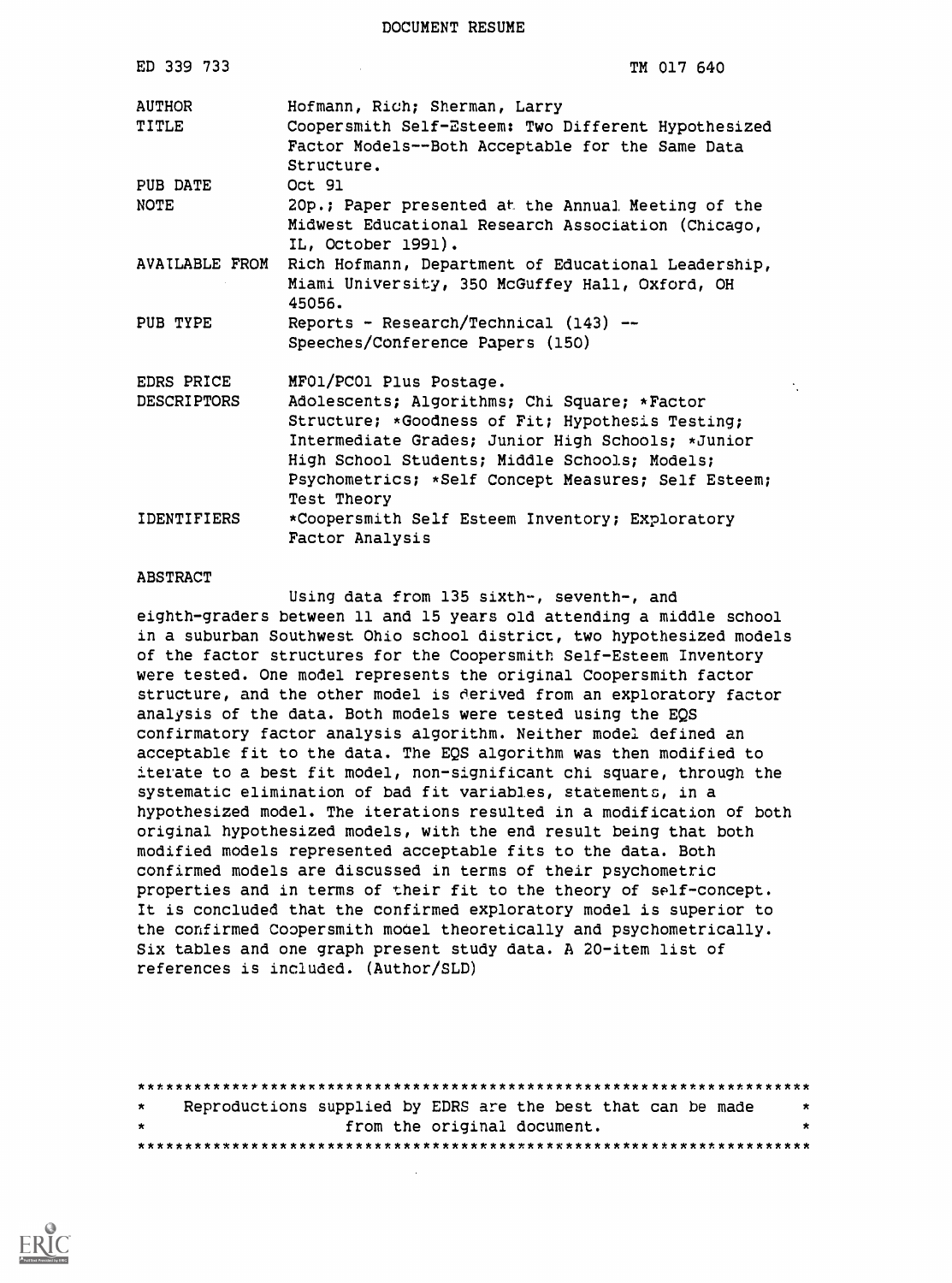#### Coopersmith Self-Esteem: Two Different Hypothesized Factor Models - Both Acceptable For The Same Data Structure

#### RICH HOFMANN & LARRY SHERMAN Miami University

U.S. DEPARTMENT OF EDUCATION<br>Office of Educational Research and Improvement

EDUCATIONAL RESOURCES INFORMATION CENTER (ERIC) If This document has been reproduced as

received from the person or organization originating it CI Minor changes have been made to improve reproduction quality

Points of view or opinions slated in this docu not necessarily represent official OERI position or policy

"PERMISoIUN TO REPRODUCE THIS MATERIAL HAS BEEN GRANTED BY

**EICH HOFMANN** 

TO THE EDUCATIONAL RESOURCES INFORMATION CENTER (ERIC)."

#### ABSTRACT

Using data gathered from 135 respondents between the ages of 11 and 15, two hypothesized models of the factor structures for the Coopersmith Self-Esteem Inventory are tested. One model represents the original Coopersmith factor structure and the other model is derived from an exploratory factor analysis of the data. Both models are tested using the EQS confirmatory factor analysis algorithm. Neither model defined an acceptable fit to the data. The EQS algorithm was then modified to iterate to a best fit model, non-significant chi-square, through the systematic elimination of bad fit variables, statements, in a hypothesized model.

The iterations resulted in a modification of both original hypothesized models with the end result being that both modified models represented acceptable fits to the data.

Both confirmed models are discussed in terms of their psychometric properties and in terms of their fit to the theory of self-concept. It is concluded that the confirmed Exploratory model is clearly superior to the confirmed Coopersmith model theoretically and psychometrically.

Paper presented at the annual meeting of the Midwest Educational Research Association, Chicago, October 1991.

Request for copies should be sent to :

Rich Hofmann 350 MCGuffey Hall Department of Educational Leadership Miami University Oxford, OH 45056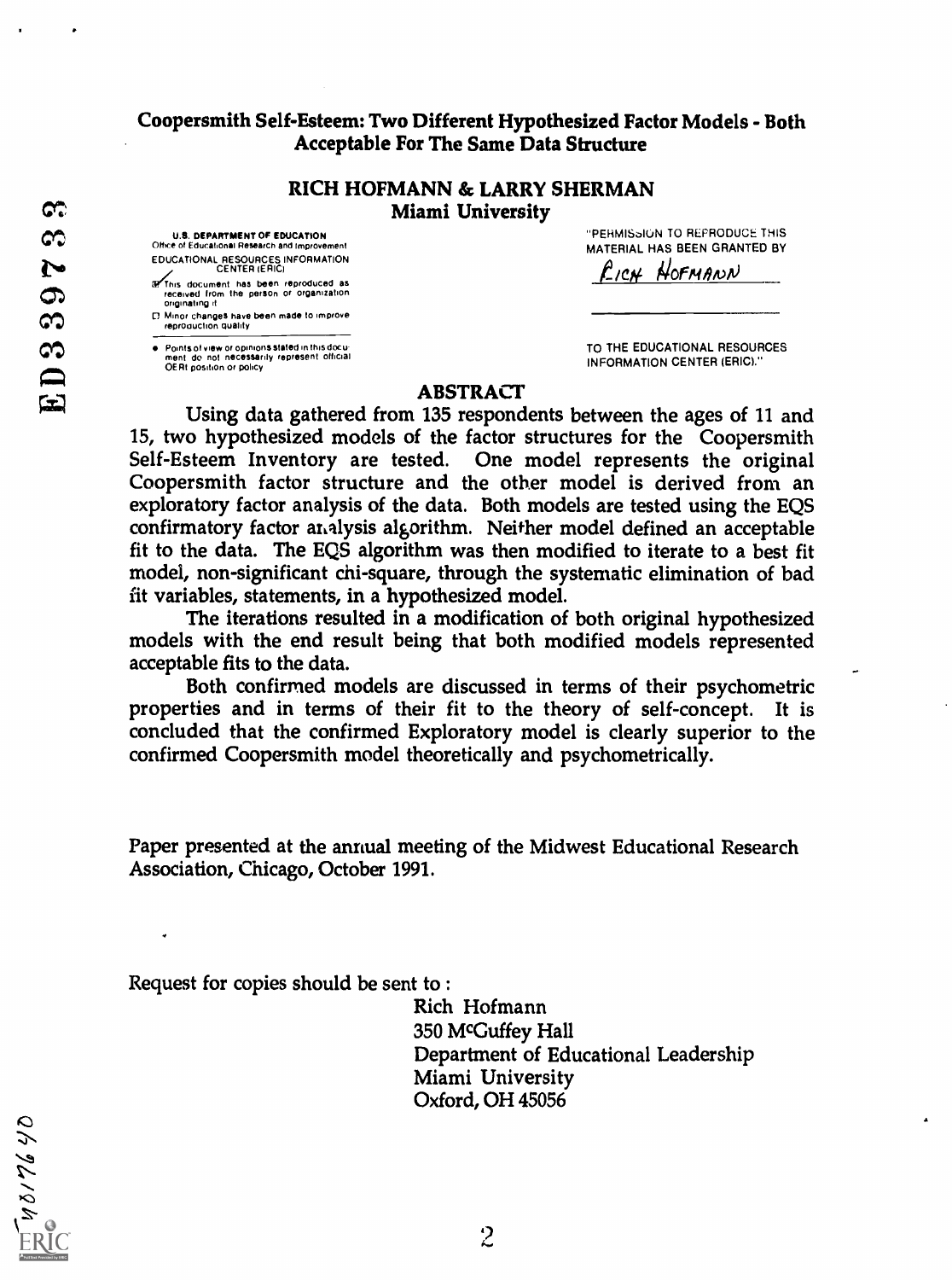Factor analysts have long argued that the factor analysis of correlations defined by 1-0 data is subject to defining factors that are artifacts of variable difficulties (Hofmann & Gray,1978). That is, variables tend to be grouped together to define factors because they have means of similar magnitudes. Such factors do not generalize well and do not represent meaningful factors.

Coopersmith (1967) has defined five subscales on his self-esteem instrument. These subscales were derived from the factor analysis of 1-0, (unlike me/like me), data and may not represent the true theoretical constructs associated wi h the variables. That is, the Coopersmith factors may not generalize to other data sets.

In the present study the response format was modified to a ten point response scale, very false to very true. The original intention of this study centered around a comparison of Coopersmith's factors with a set of factors determined by an exploratory factor analysis of the data defined by the ten point response scale Would a structure similar to the Coopersmith structure emerge from the exploratory factor analysis or would a different factor structure emerge? If a different factor structure emerged which structure would be judged as the "best structural model" to represent the data - the Coopersmith model or the model derived from the exploratory factor analysis, the Exploratory model?

The exploratory analysis did define a factor structure different from the one discussed by Coopersmith. To compare the hypothesized models both solutions were analyzed using Bentler's (1989) EQS. Surprisingly neither hypothesized solution appeared to be statistically adequate for the data! Traditional confirmatory factor analytic thinking would suggest that both structural models be abandoned. However, there were some similarities between the two models and it was concluded that it might be possible to adjust a hypothesized model to obtain a statistically satisfactory fit to the empirical data.

Thus, rather than abandon both structures a new statistical procedure was derived, "feathering". The process of feathering a confirmatory factor model is based on the premise that it is not the whole hypothesized model that is responsible for an inadequate fit to a data structure. Rather, it is assumed that there are some variables that do not fit a data set as hypothesized. Feathering is a procedure that identifies the worst fitting variable in a confirmatory solution and then eliminates it from the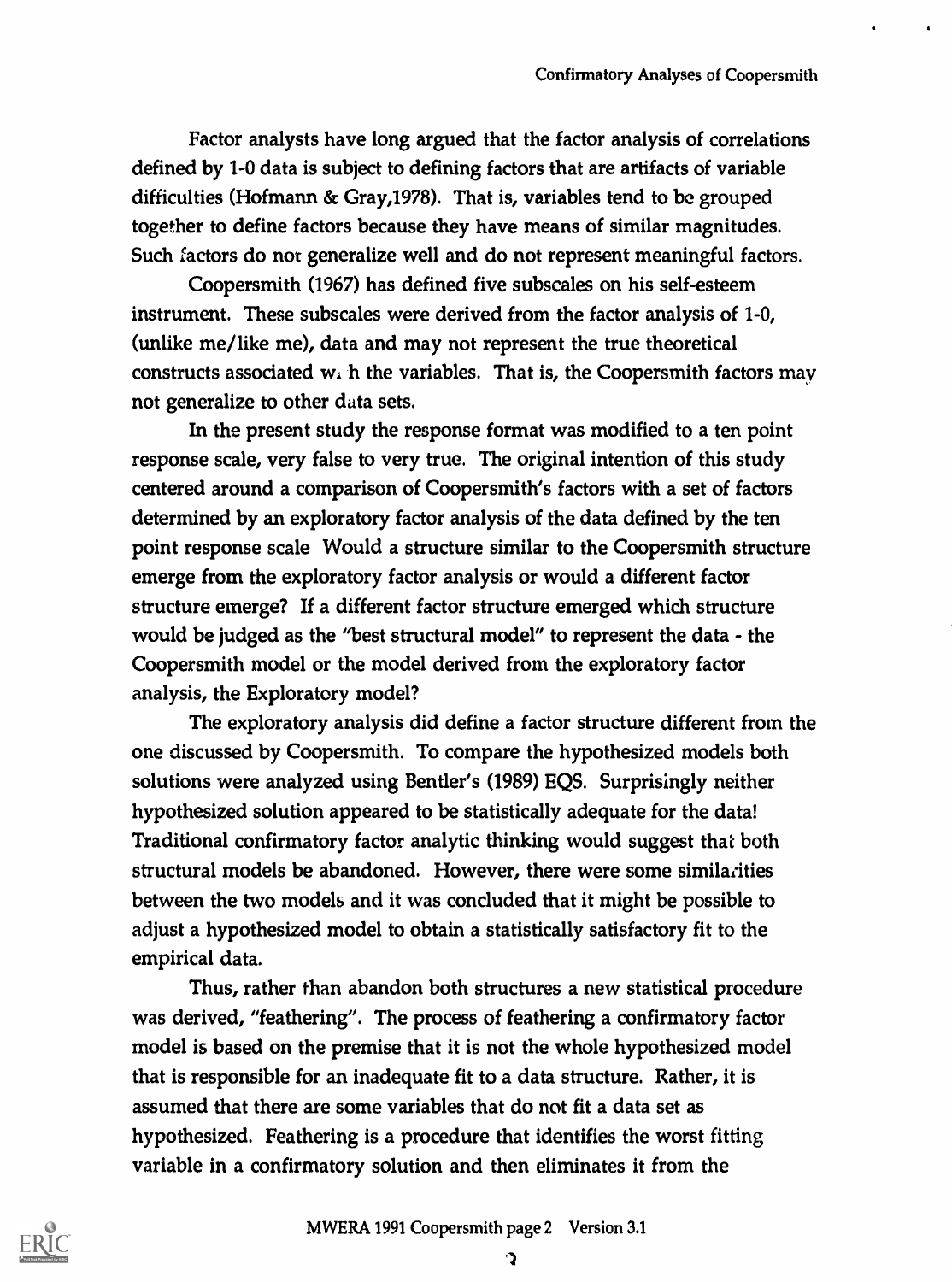hypothesized model. The process is iterati ve, continuing to eliminate a single variable at a time and concurrently improving the fit of the variables remaining in the hypothesized model. Given the inadequate fit of both the Coopersmith model and the Exploratory model as originally hypothesized the major objective of this study became one of determining which hypothesized model could be feathered enough to provide an adequate fit to the data.

#### **METHODS**

#### Method of Confirmatory Analysis: Feathering

To compare the hypothesized models both models were analyzed using Bentler's (1989) EQS. Surprisingly neither hypothesized model appeared to be statistically adequate for the data! Rather than abandon both structures a new statistical procedure was derived, "feathering". The process of feathering a confirmatory factor model is based on the premise that it is not the whole hypothesized structure that is responsible for an inadequate fit to a data structure. Rather, it is assumed that there are some variables that do not fit a structure as hypothesized. Feathering is a procedure that identifies the worst fitting variable in a confirmatory model and then eliminates it from the hypothesized structure. The process is iterative, continuing to eliminate a single variable at a time and concurrently improving the fit of the remains of the hypothesized structure to the data set. Given the inadequate fit of the structures as originally hypothesized the major objective of this study became one of determining which hypothesized structure could be feathered enough to provide an adequate fit to the data.

Two hypothesized models are discussed, one based on a Kaiser Image Analysis followed by an Orthotran oblique solution (Feldman, Gagon, Hofmann and Simpson, 1989), the other based on the statement groupings reported by Coopersmith (1967) as a result of his unreported factor analysis of binary data. The confirmatory analyses, used to determine the statistical adequacy of the hypothesized factor models, were carried out using maximum likelihood estimation procedures within the context of Bentler's (1990) EQS algorithms.

In hypothesizing models the statements were hypothesized as being associated with a particular factor. No statement was hypothesized as being associated with more than one factor. All factors variances were fixed at 1.0. The factor covariances were unconstrained. . Factor loadings were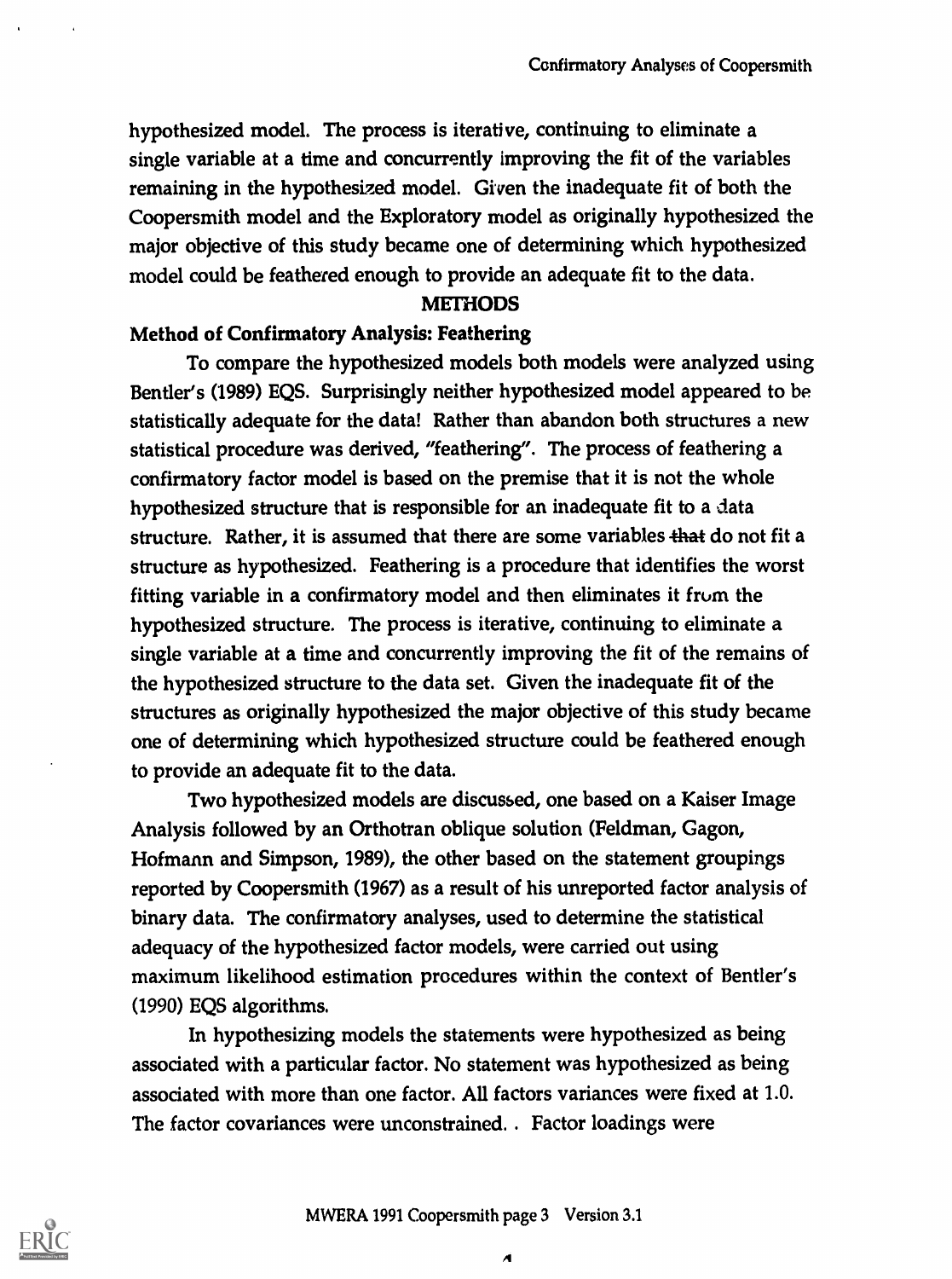hypothesized as being either positive or negative, but were otherwise estimated by the algorithm. All variable residuals were unconstrained.

Tables 1 and 2 indicate the general factor structure by statement membership for both original and modified models as derived from the exploratory factor analysis, Table 2, and for the factors as described by Coopersmith (1967), Table 1

Table 1. Summary of confirmatory factor structure before and after feathering iterations on the Coopersmith model. Statements retained in the final confirmatory solution are preceeded by their factor loading as defined by the confirmatory solution. - about here

Table 2. Summary of confirmatory factor structure before and after feathering iterations on the Exploratory model. Statements retained in the final confirmatory solution are preceeded by their factor loading as defined by the confirmatory solution. -about here

To determine the adequacy of the fit of a hypothesized model to a given data set Bentler provides several variations of a fit index, Bentler&Bonnett (1930,1990). Most confirmatory algorithms also use a model goodness-of-fit chi square test. It is the model goodness-of-fit test that was used as the single criterion of fit in this study. Specifically the feathering procedure as used here is loosely derived from Bentler's (1990) discussion of model modification. It is intended to reduce the chi-square value more rapidly than it reduces the degrees of freedom associated wint the model being tested. The ultimate objective of feathering is to produce a nonsignificant( $p$ > .05) chi square value indicative of a satisfactory statistical fit of the feathered hypothesized model to the empirical data.

In describing the fit of a hypothesized model to an empirical data set residuals are determined as the difference between the observed correlations and the correlations as reproduced from the hypothesized model. The hypothesized model associated with a pair of statements having a relatively small absolute residual, absolute value of the residual, does a good job of reproducing the statements' relationship. The hypothesized model associated with a pair of statements having a relatively large absolute residual does a poor job of reproducing the statements' relationship. It may be concluded that as the relative magnitude of the absolute residual associated with a pair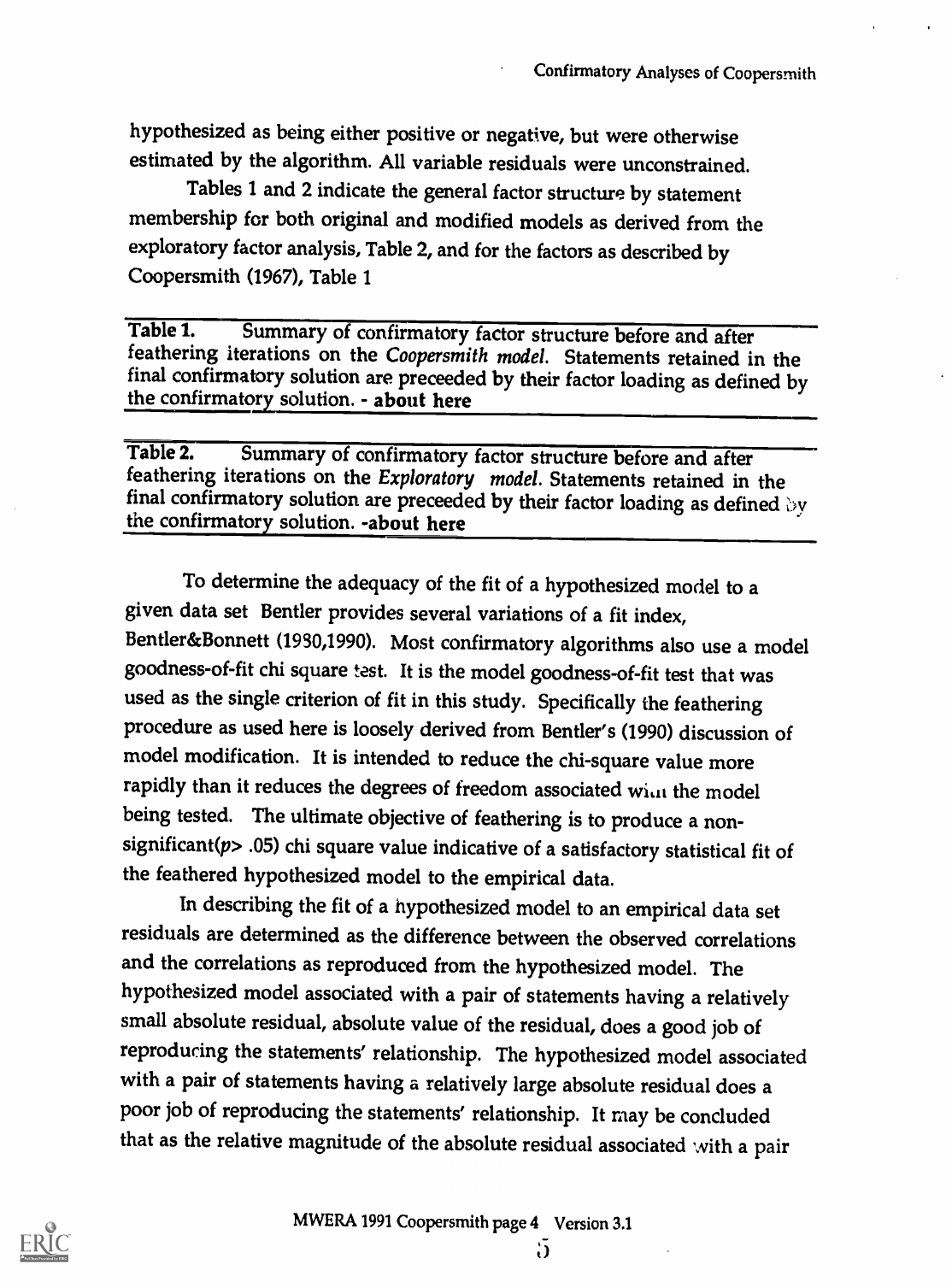of statnents becomes larger, the fit of the associated hypothesized model becomes poorer. The feathering procedure seeks to eliminate the single poorest fitting statement associated with a confirmatory model. The poorest statement is identified as that statement with the largest estimated mean absolute residual.

The feathering process is iterative with each iterative stage eliminating the single poorest fitting statement. To the extent that the feathering is fully functional in refining the fit of a hypothesized model to a given data set each iterative stage should: (a) reduce the chi-square value more rapidly than it reduces the degrees of freedom which requires that each stage produces a statistically significant reduction in the chi-square goodness of fit value; (b) increase all fit indices. The feathering process is continued until the chisquare goodness of fit value is not statistically significant, indicating a good fit of hypothesized model to data.

#### **Subjects**

The subjects used in this study were sixth, seventh, and eighth grade students who attended middle school in a suburban, Southwest Ohio school district. All participating students were selected according to availability from a total population of approximately 1,750 students attending two middle schools. Ninety-three percent of these students were enrolled in the regular education classroom curriculum with both males and females being represented. Although all ranges of socioeconomic status were represented in the two schools, subjects were predominantly middle-class, white students. Approximately fifty to fifty-five percent of the students in this district enter college. Forty-four percent of the students were male, fifty-six percent were female, and the overall mean age was 12.55 years.

#### RESULTS

# Methodological Results - Psychometric Properties of Confirmed Factors

The feathering procedure reduced the statements of both hypothesized models with the result that both resultant models fit the data well. The Exploratory model provided a better fit initially than did the Coopersmith model and took fewer iterations (22) to define a satisfactory fit than did the Coopersmith model (34 iterations), see Figure 1. However, a satisfactory fit was achieved after both of the hypothesized models were modified by the feathering procedure.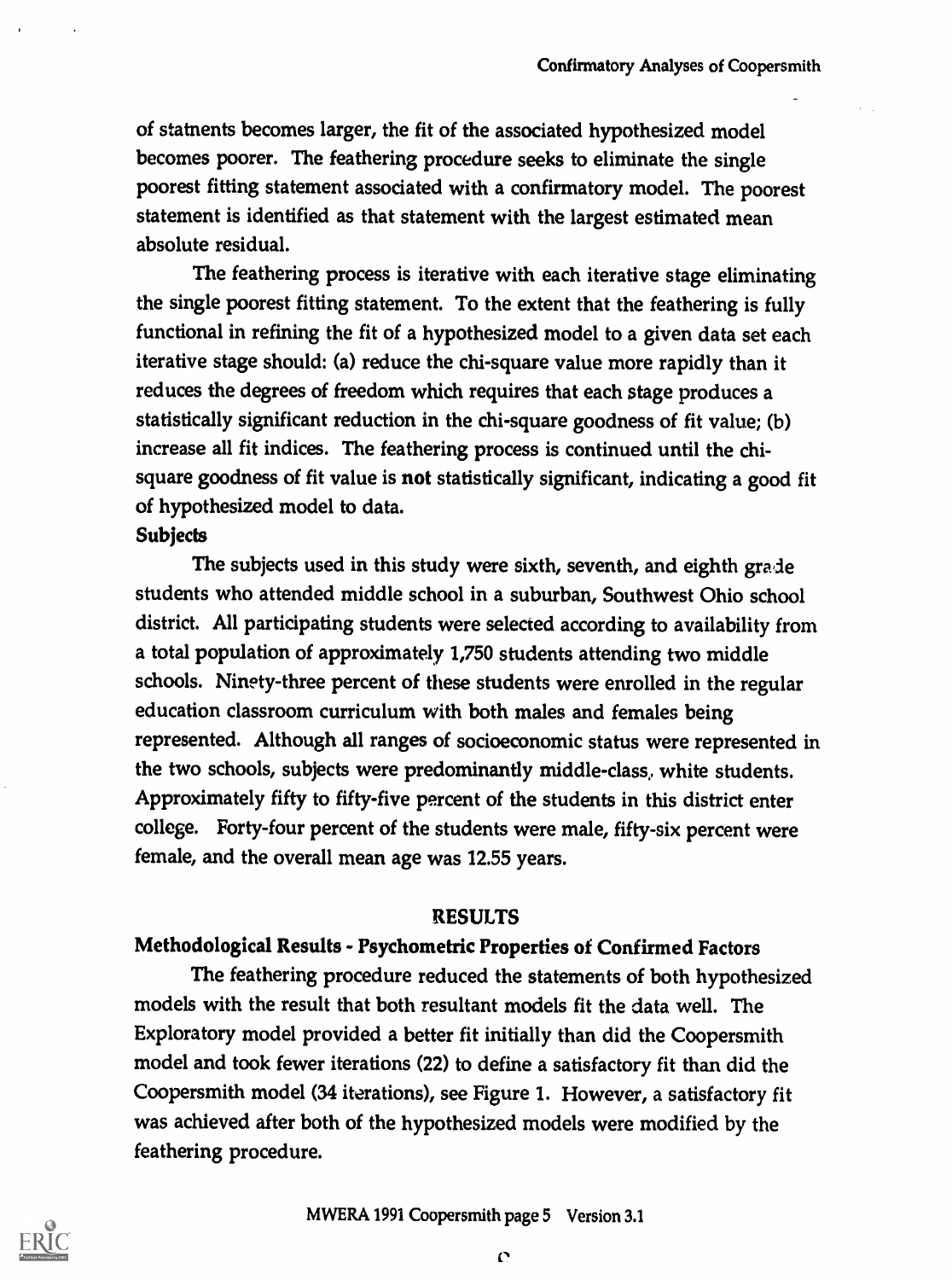#### Figure 1 Bentler-Bonett Indices across iterations - about here

The fit indices for the initial and final confirmatory solutions for both hypcthesized models are quite similar, with one exception, and are summarized in Table 3. The one exception is the probabilities associated with the final chi-square goodness of fit. The probability associated with the Coopersmith model is .06 while the probability associated with the Exploratory model is .25. Inasmuch as the larger probability is associated with the better model fit this would suggest that the Exploratory model fits the empirical data better than the Coopersmith model.

### Table 3. Fit indices for first and last iterations of Coopersmith and Exploratory hypothesized solutions. - about here

The overall change in chi square, from first to final iteration, of the exploratory factors was significant,  $(\chi^2(799)= 1335.28, p<.001)$ , as was the overall change in chi square for the iterations associated with the Coopersmith model,  $(\chi^2(1402) = 2744.06, p < .001)$ . As indicated in Figure 1 the effectiveness of the iterations in terms of the "stage-wise" refinement of the hypothesized models was very systematic increasing the fit indices associated with the hypothesized models at each iterative stage, see Figure 1. The final Exploratory model that fits the empirical data set has 23 statements associated with it. The final Coopersmith model that fits the empirical data set has 20 statements associated with it.

Table 4 Intercorrelations between factors based on subscale scores derived from statements defining factors. - about here

To better understand the similarity and differences of the two sets of factors, average factor subscores were determined from the responses to the statements associated with the confirmed factors. Coefficient alpha reliabilities were determined for each factor along with means and standard deviations, Table 5. The intercorrelations of the factor subscores between and within confirmed factor models were also determined, Table 4. Several important psychometric generalizations are apparent from this table.



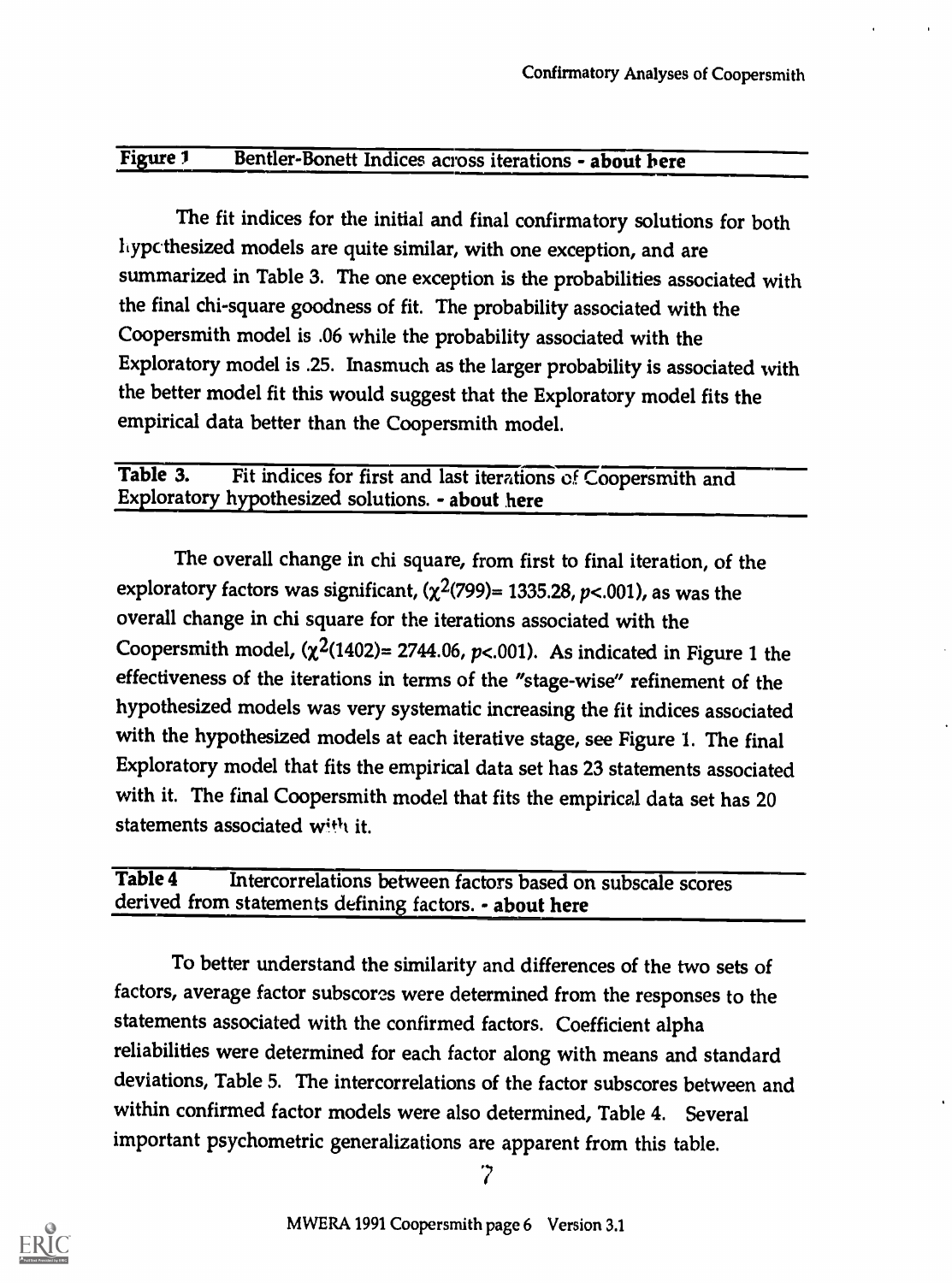Generally the confirmed exploratory factors have higher coefficient alpha reliabilities than the confirmed Coopersmith factors even though the individual Coopersmith factors tend to be defined by more statements than the exploratory factors. As evidenced by the correlation of factors within model, the factors associated with the Exploratory model tend to have considerably lower intercorrelations amongst themselves than the factors associated with the Coopersmith model. This suggests an independence of content from exploratory factor to exploratory factor. The higher intercorrelations associated with the Coopersmith factors suggests a degree of content overlap between the them.

#### Table 5. Descriptive statistics for mean subscale scores derived from statements defining factors.  $(n=132)$ . - about here

It is also apparent from Table 4 that exploratory factors 5 and 7 and factor 1 to a much lesser degree are highly correlated with all of the Coopersmith factors and also with each other. Exploratory factors 2, 4 and 6, not highly correlated with each other or any other factors appear to be dealing with independent content.

The psychometric properties of the confirmed exploratory factors suggest that they may be more desirable than the confirmed Coopersmith factors. The probabilities associated with the final fit as previously discussed also suggest that the Explorato:y model fits the data better than the Coopersmith model. From a statistical perspective it would appear that the Exploratory model is a better model for these data than the Coopersmith model.

# Self-concept Theory and the Interpretation of the Factors associated with the Confirmed Models

Many studies have attempted the dimensionalization of self-concept. Wylie's (1974 & 1979) as will as Harter's (1983) discussions of the selfperception system have likewise suggested a complex and multifaceted construct. The present two authors have previously discussed the multidimensional nature of this construct (Sherman & Hofmann, 1988).Coopersmith's (1967) earlier factor-analyses generated five factors described as follows: (I) General Self; (II) Social Self-Peers ; (III) Home/Parents; (IV) School Academic Self; (V) Lie Scale

 $\mathcal{H}$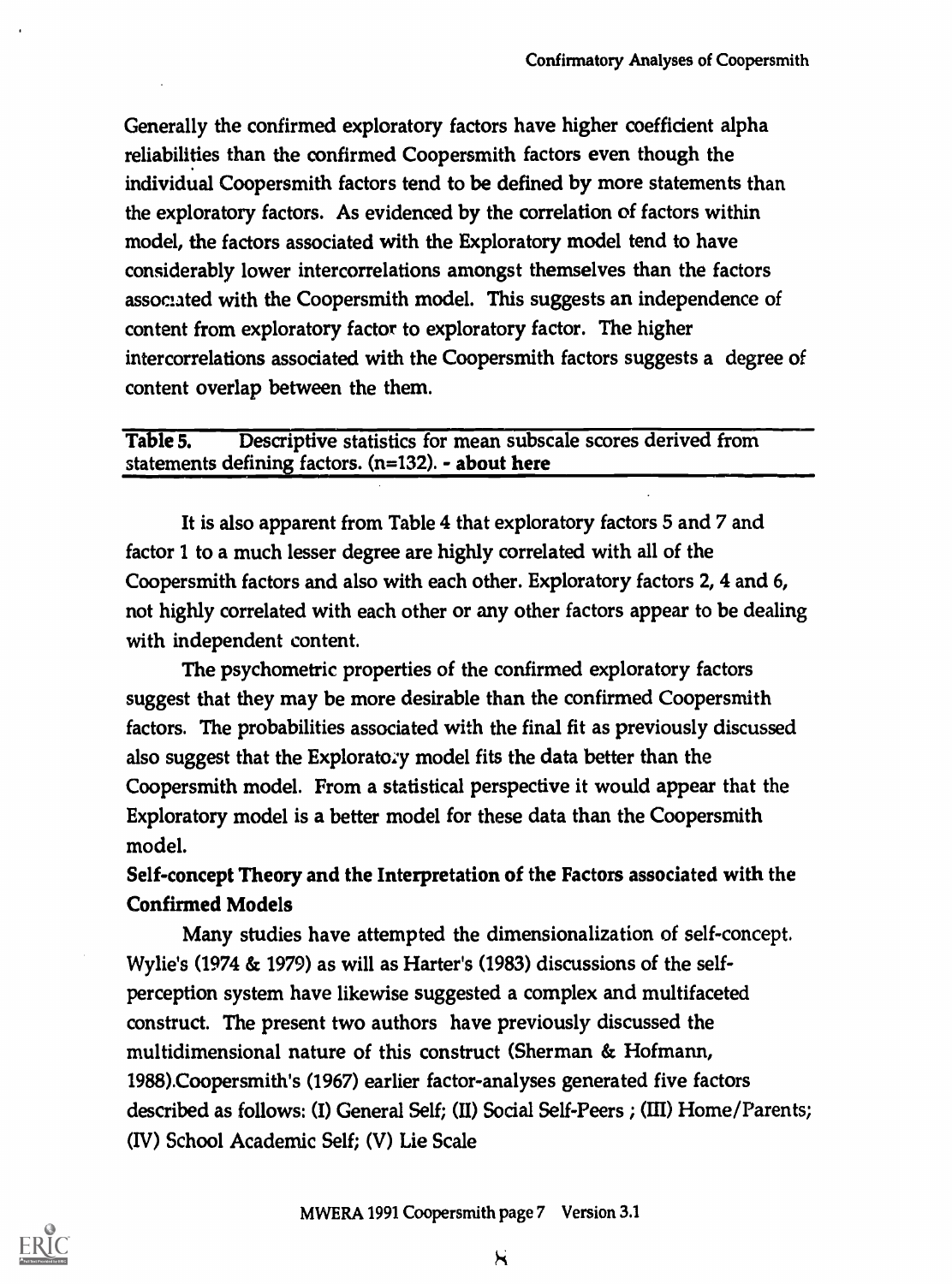The Piers-Harris Children's Self-concept Scale (Piers, 1969), reports six factors including: (I) Behavior; (II) Intellectual and School Status; (III) Physical Appearance and Attributes; (IV) Anxiety ; (V) Popularity; (VI) Happiness and Satisfaction.

Both the Piers-Harris and the Coopersmith measures allow one to obtain an overall score which is the summation of all the statements in their respective instruments. This score might be interpreted as a General Self-Concept score. More recent examination of factor structure of self-concept has been accomplished by Herbert Marsh and associates (Marsh, 1988; Marsh, 1990-a; Marsh, 1990-b; Marsh and Byrne, 1988;Marsh and Craven, 1991-a; Marsh and Craven, 1991-b; Marsh and Shavelson, 1985). Marsh's (1988) SDQ-I, II and III instrument has generated a self-concept model which includes nine components and a total score:  $(I)$  Physical Activity;  $(II)$  Physical Appearance ; (III) Peer Relationships; (IV) Parent Relationships; (V) Reading; Mathematics; (VI) General School Self; (VII) General Self; (VIII) Nonacademic Self; (IX) Academic Self; (X) A total score.

Marsh's model relies quite heavily upon elements which might be described as "ecological contexts," or "situation specificity." In other words,there are specific contexts within which one formulates their intrapersonal perceptions such as specific academic subject areas (for example.,mathematics or reading abilities).

These past research activities appear to be generating "replicable" factors in the self-concept system. One observation concerning these past studies might be that as the knowledge about the self-concept system is advanced, rather than treating it as a global construct, it has become increasingly more differentiated and multidimensional. However, while the Piers-Harris, Coopersmith and Marsh instruments are constructed with different statements, the fact that they psychometrically arrive at similar factors tends to demonstrate the external validity of the multidimensional nature of self-concept. This growing external validity suggests that there may be an almost unlimited number of ecological contexts within which a person might be formulating his or her inter-personal perceptions of self.

Nevertheless, the present analyses of the 58 statement Coopersmith instrument in its rescaled format, appear to have confirmed some of the factors described by earlier studies, as well as introduced some "new" contextual factors not previously discussed. Two factor models were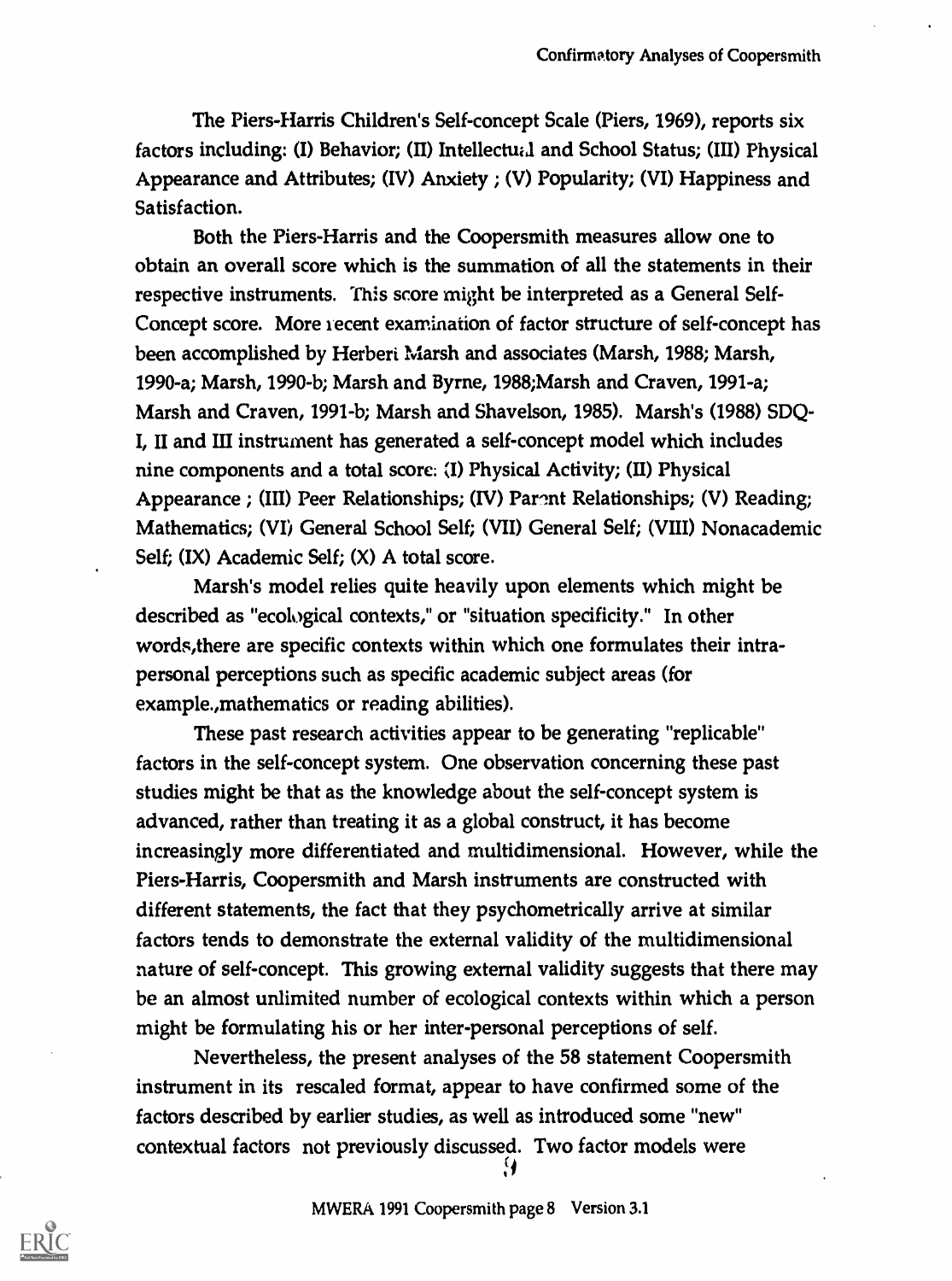confirmed: one model was based on Coopersmith's original five factor model and was subsequently reduced to four factors through the feathering technique, the second model, a seven factor model, was based on a new exploratory factor analysis of the 58 Coopersmith statements and was subsequently reduced to six factors through the confirmatory feathering process. The self-concept factors of the previously mentioned studies along with the self-concept factors associated with this study are summarized in Table 6.

# Table 6 Self-Concept Factors Across Different Studies And Instruments. - about here

# Factors of the Confirmed Exploratory model and Self-concept Theory

The first two factors appear to be a further differentiation of the parental and/or familial context. Marsh's SDQ instrument seems to be defining a similar general factor associated with "Parent Relationships." Factor I is described as "Parental Dominance," while Factor II appears to be concerned with "Parental Consideration and Satisfaction". As can be seen in Table 2, the first three statements with the largest loadings on Factor I are concerned with pressures associated with unreasonable parental expectations and the feeling of being "pushed around." At one end of the continuum is the perception of being "dominated", and at the other end the perception of not being dominated by ones parents. This factor is moderately to strongly related to all four of the confirmed Coopersmith factors with correlations ranging from .27 to .78 (See Table 4).

The statements with the highest loadings on Factor II are concerned with children's perceptions of their parental consideration of their feelings as well as the positive and enjoyable nature of the family environment. At one end of the continuum is the perception of parental acceptance and consideration which goes along with an enjoyable parental relationship. At the other end of the continuum there is a perception of lack of consideration and a not so enjoyable relationship with ones' parents. This factor might be similar to the one described by Piers-Harris (1969) as "Happiness and Satisfaction." Both Factors I and II appear to be focused in the ecological context of the home and are directly associated with two types of parental relationships. However, Factor II does not seem to be related to any of the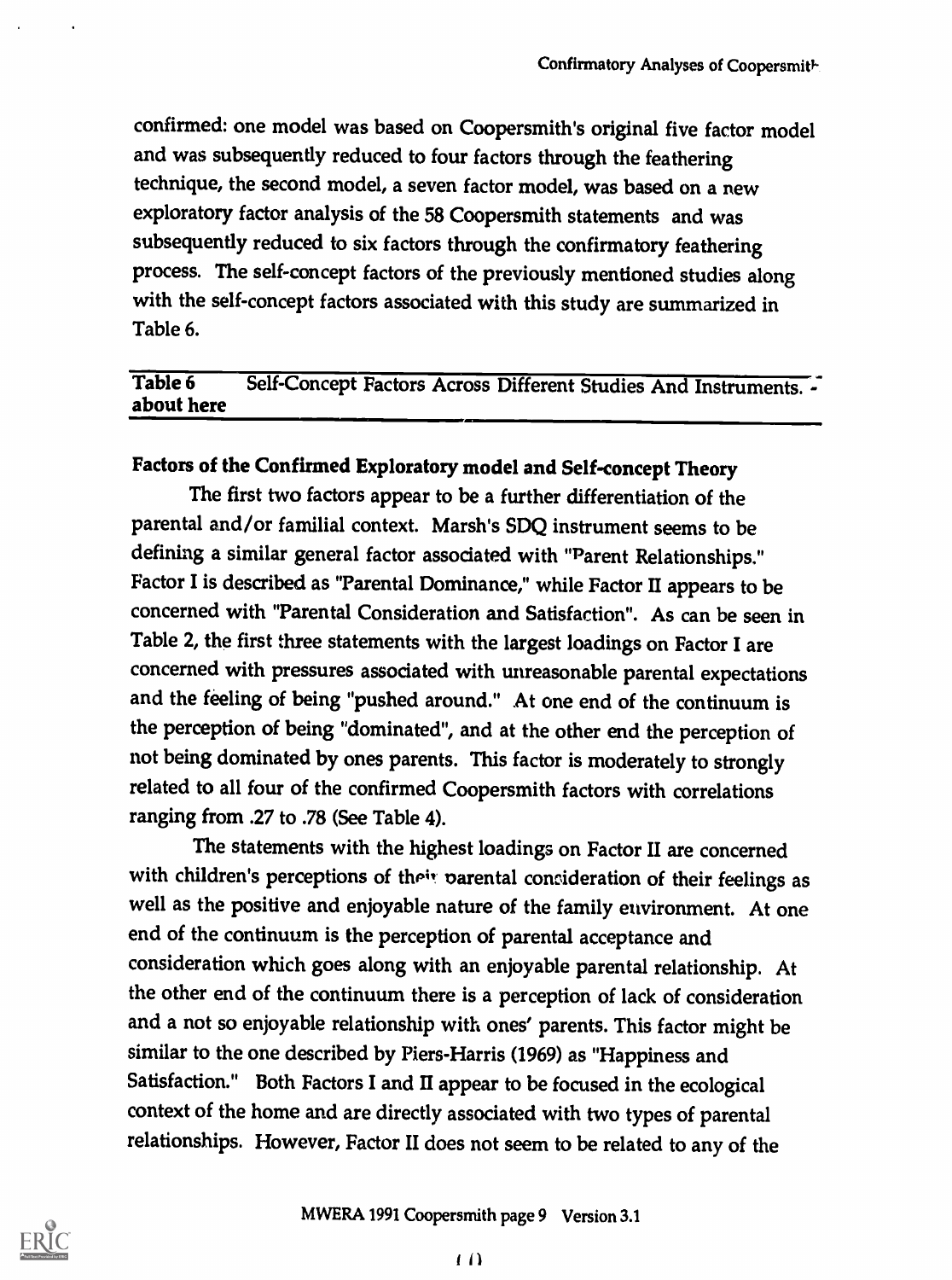original or final factors from the Coopersmith model and represents a new contextual factor.

Factor IV might be described as a "Perfection" factor. All of the statements loading on this factor seem to reflect an unreasonable perception of perfection, such as "always" doing the right thing, liking everyone, knowing what to say to people, telling the truth, and never being scolded. Some might suggest that extreme scores on this factor reflect being out of touch with reality: for example., always or never doing the right thing; liking everyone vs. liking no one; always or never telling the truth. This factor has no practical linear relationship with any of the original or final four confirmed factors of the Coopersmith model, but this independence is a strength implying that Factor IV represents a new self-concept factor.

Factor V could be aescribed as a "General School Self-concept." Only two of the four statements defining the original exploratory factor survived the feathering process. The statement with the highest loading on this factor is concerned with being discouraged with the self in the context of the school. The other statement associated with this factor focuses upon not being satisfied with one's self and wishing to make many changes - if possible. This factor is very highly correlated with Coopersmith's Factor 4 which was labeled "School/Academic Self". But, it is also highly correlated with all four confirmed factors of the Coopersmith model supporting the use of the term "general" in the factor name. Piers-Harris has a similar factor labeled "Intellectual/School Status". Marsh's SDQ instrument, while defining two academic contexts, Reading and Mathematics, also has a "General School Selfconcept" factor. In a sense, this suggests that Factor V. General School Selfconcept, may have some external validity.

Factor VI seems to be one of the few factors in which no specific ecological context is designated in the statements. However, the two statements which are associated with this factor use the terms "worry" and "bother". Thus the factor is labeled as "Anxiety." These two statements are expressing the lack of anxiety about problems in general, i.e., "things." At one end of the continuum is composure and confidence ( as in the phrase, 'not to worry!), at the other end is bothersome and generated anxiety. The Piers-Harris instrument suggests a similar factor called "Anxiety". This factor does not appear to be correlated with any of the confirmed factors associated with the Coopersmith model.  $11$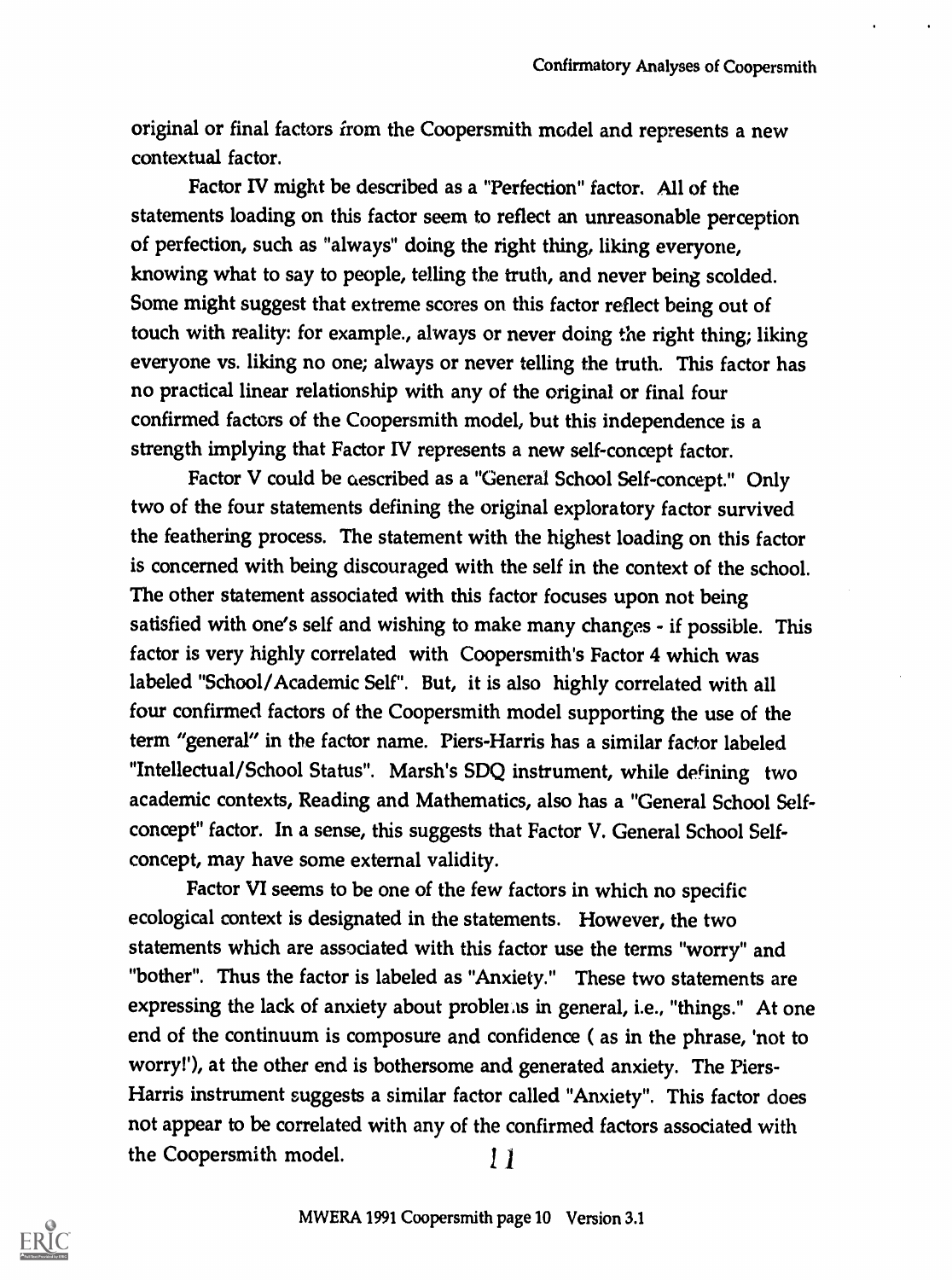Factor VII also appears to reflect several different ecological contexts including the school setting, the home and life in general. The perceptions of being "upset" in school and at home, the feeling of being all mixed up, daydreaming, and stating that "it's tough to be me" imply, at one end of a continuum, a general dissatisfaction with the self, while at the other end, a general satisfaction with the self. In this sense Factor VII might be described as a "General Self-concept" factor. This is not unusual in that most other selfconcept scales also describe a general self factor. As can be seen in Table 4, Factor VII obtained the highest correlation in the table,  $r = .87$ , and that was with General Self, the confirmed Coopersmith Factor I.

# Factors of the Confirmed Coopersmith Model and Self-concept Theory

The factors remaining after the Coopersmith-based model, see Table 1. was analyzed using the confirmatory feathering process, were not as easily interpreted as were those associated with the confirmed Exploratory model. Whereas individual statements associated with the Exploratory model appeared to have some coherent association with each other, many times being quite similar in their context specificity, the confirmatory feathering process applied to the Coopersmith model resulted in clusters of statements which seem to cut across several settings (home,school, friends, etc.). Given this broad context for each factor it is not unreasonable to conclude that they all represent variations of a "general self-concept" factors. As can be seen in Table 4 the confirmed Coopersmith factors are not independent of each other, having substantial intercorrelations ranging from  $r = .25$  to  $r = .66$ . The names applied #0 the original Coopersmith factors are no longer appropriate descriptors of the feathered factors. It is important to note that Factor VII from the confirmed Exploratory model,"General Self-concept," is also highly correlated with all four confirmed Coopersmith factors, ranging from  $r = .53$ to  $r = .87$ . Therefore, new labels have not been created for each of these factors. It has been concluded that they are all variations of the "General Self-Concept" theme.

#### **CONCLUSIONS**

We were unable to provide any theoretically compelling differentiation between the factors associated with the confirmed Coopersmith model. However, we believe the some of the factors associated with the confirmed Exploratory model represent factors that have been identified by other factor analytic studies using different instrumentation.

 $\bullet$   $\bullet$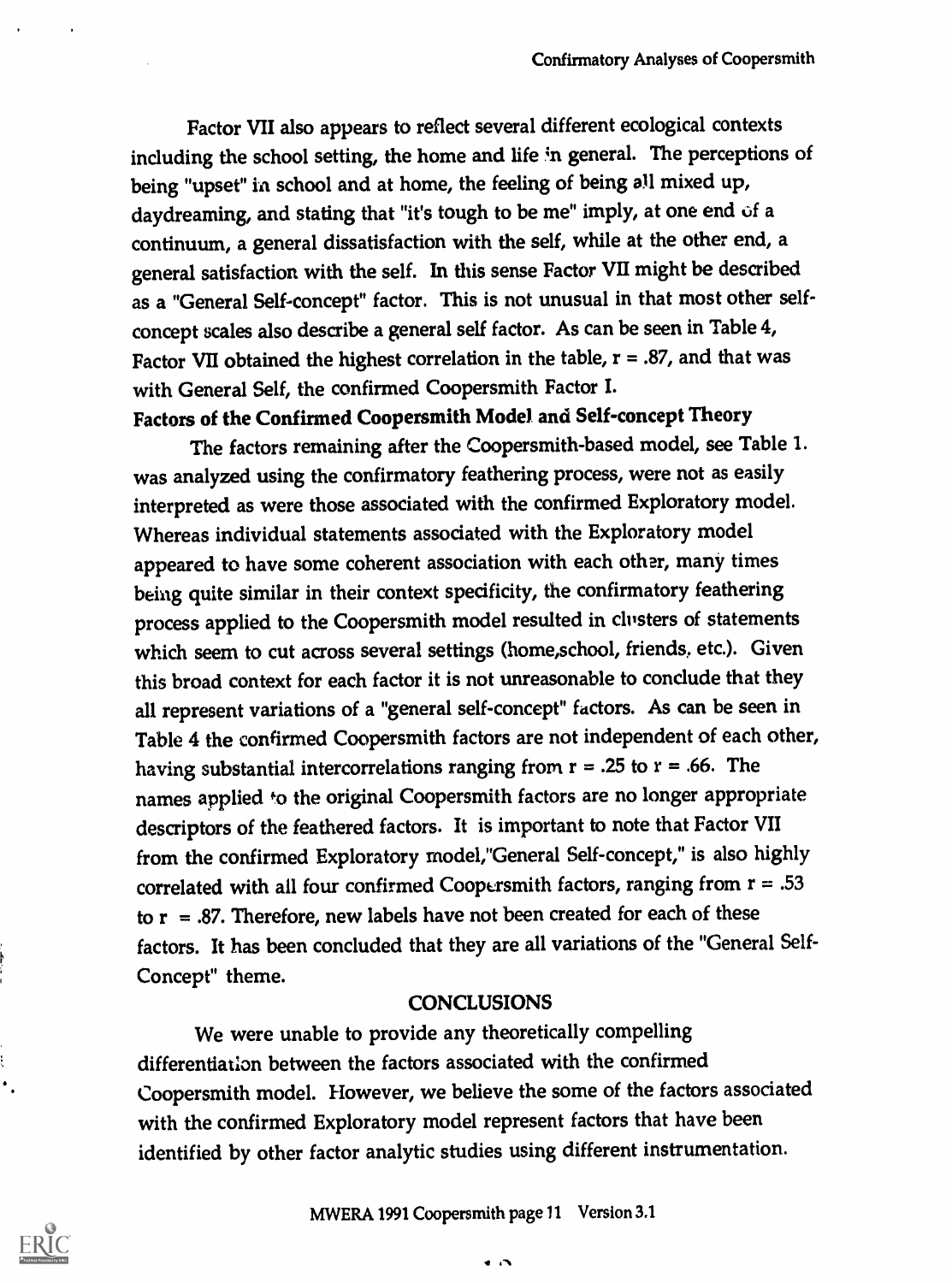These factors have external validity. Certain other factors associated with the confirmed Exploratory model are new factors, but are also theoretically meaningful. On the basis of self-concept theory it must be concluded that the factors assodated with the confirmed Exploratory model are more valid than the factors associated with the confirmed Coopersmith model.

The psychometric properties associated with the factors of the confirmed Exploratory model suggest that they may be more desirable than the factors associated with the confirmed Coopersmith model. The probabilities associated with the final fits of the two models also suggest that the confirmed Exploratory model fits the data better than the confirmed Coopersmith model. From a statistical perspective it would appear that the Exploratory model is a better model for these data than the Coopersmith model.

On the basis of the information provided it is concluded that : (a) the confirmatory feathering procedure is a viable psychometric procedure; (b) two confirmed factor models for the same data set may be evaluated in terms of psychometric goodness as well as in terms of goodness of theory in order to determine which solution is the better solution; (c) the confirmed Exploratory model for the Coopersmith instrument provides a better psychometric model and a better theory model than the original Coopersmith model that was derived from a factor analysis of binary data.



3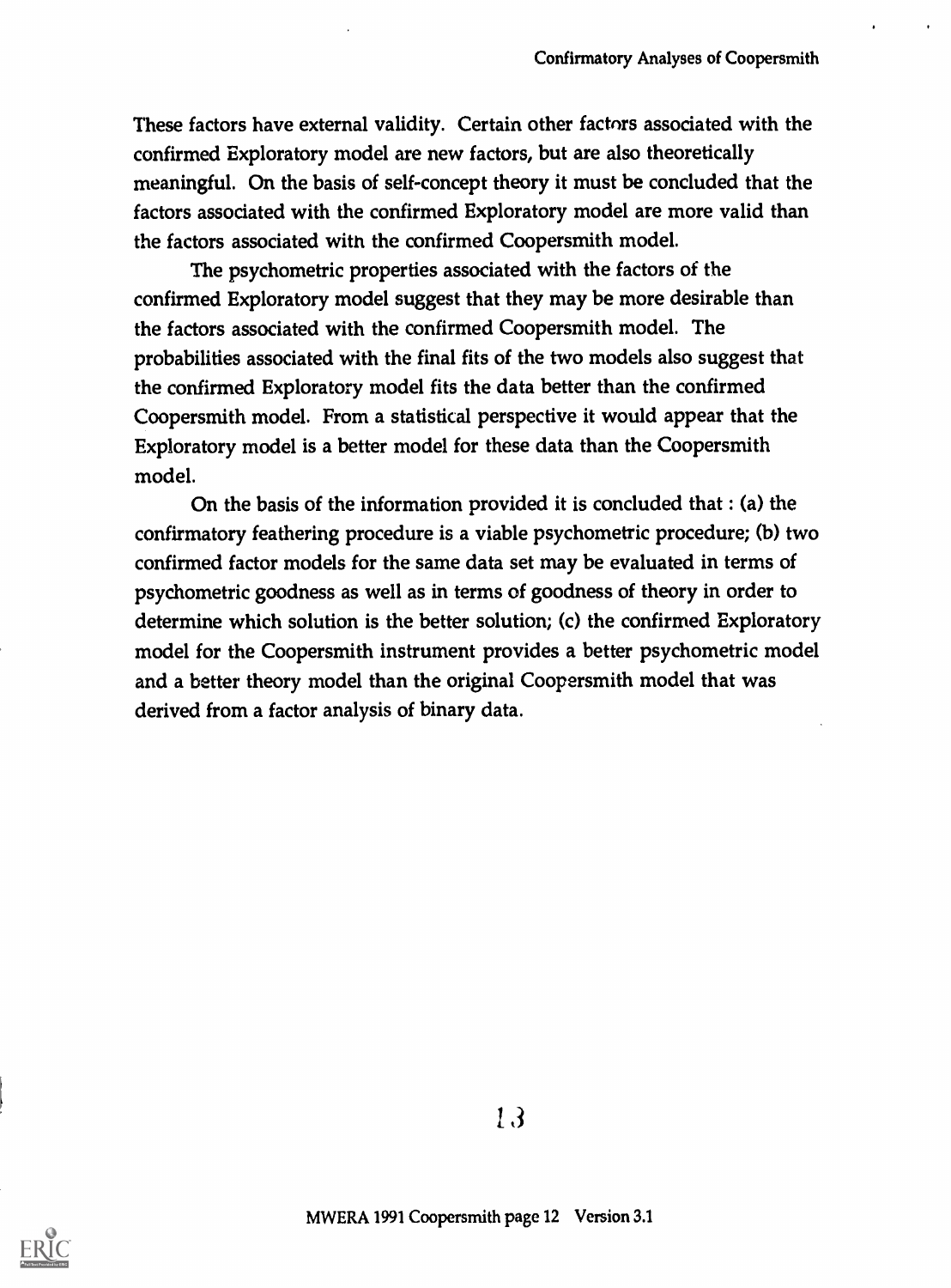#### References

- Bentler, P.M. (1990). Theory and implementation of EQS a structural equations program: Version 3.0. Los Angeles: BMDP Statistical Software.
- Bentler, P.M., and Bonett, D.G. (1980). Significance tests and goodness of fit in the analysis of covariance structures. Psychological Bulletin, 88, 588-606.
- Coopersmith, S. (1967) The antecedents of self-esteem. San Francisco, W.H. Freeman.
- Feldman, D., Gagon,J., Hofmann, R., and Simpson,J (1988). Statview SE + graphics. Berkeley: Abacus Concepts
- Harter, S. (1983). Developmental perspectives on the self-system. In P. H. Mussen (Ed.), Handbook of Child Psychology, (4th ed., Vol. 4, pp. 275- 385). New York: Wiley.
- Hofmann, R.J. and Gray, W.M. (1978) On partialing a simplex out of binary data. Multivariate Behavioral Research, 13, 223-227.
- Joreskog, K.G., and Sorbom, D. (1979). Advances in factor analysis and structural equation models.Cambridge:Abt.
- Marsh, H. W. (1988). Self Description Questionnaire: A theoretical and empirical basis for the measurement of multiple dimensions of preadolescent self-concert: A test manual and a research monograph. San Antonio, TX: Psychological Corporation.
- Marsh, H. W. (1990). A multidimensional, hierarchical model of self-concept: Theoretical and empirical justification. Educational Psychology Review, 2, 77-172.
- Marsh, H. W. (1990). Age and sex effects in multiple dimensions of selfconcept: Preadolescence to early adulthood. Journal of Educational Psychology, 81, 417-430.
- Marsh, H. W., & Craven, R. G. (1991). Self-other agreement on multiple dimensions of preadolescent self-concept: Inferences by teachers, mothers, and fathers. Journal of Educational Psychology, 83(3), 393-404.
- Marsh, H. W., & Shavelson, R. J. (1985). Self-concept: Its multifaceted, hierarchical structure. Educational Psychologist, 20, 107-125.

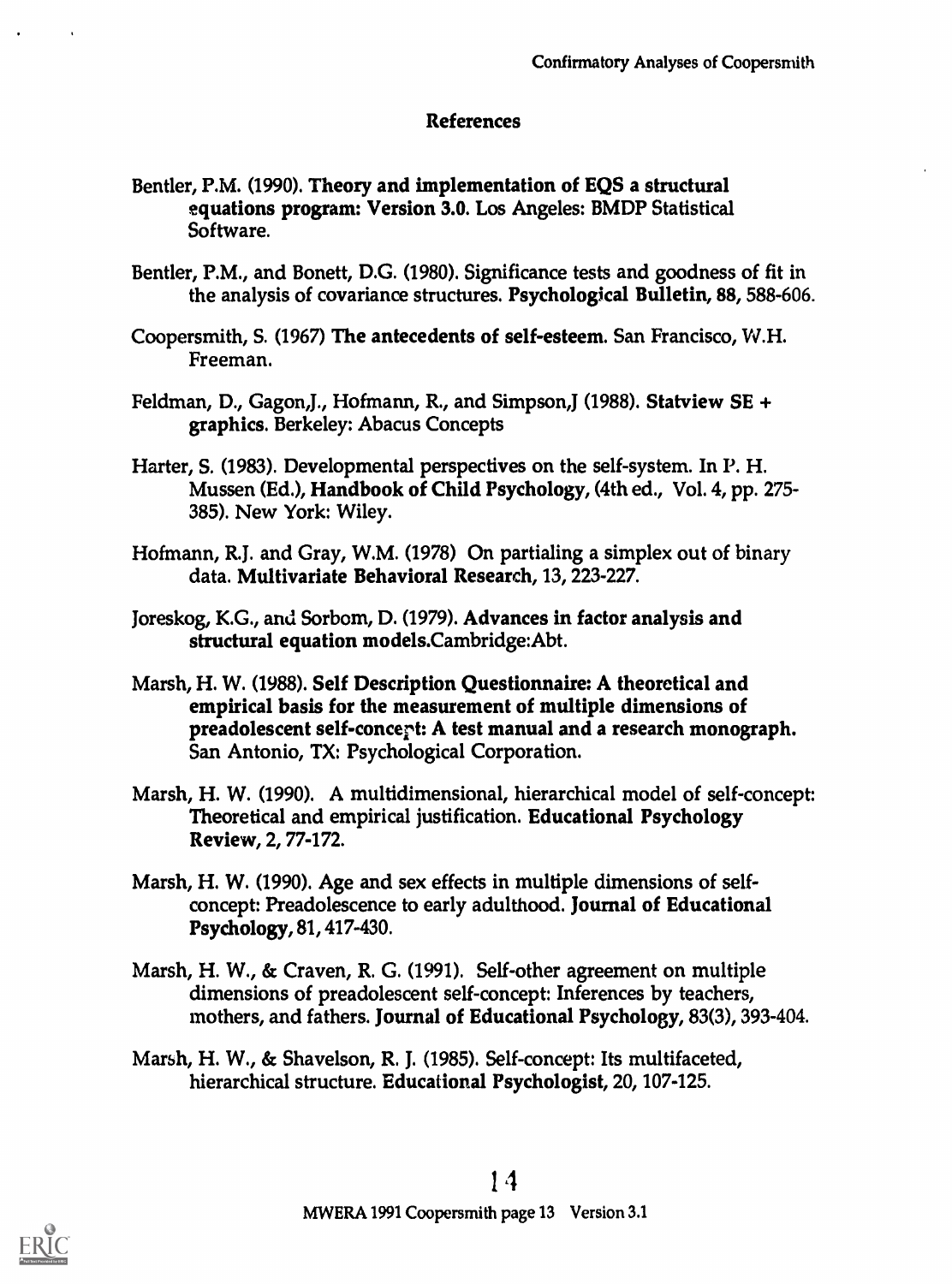- Marsh, H. W., Byrne, B. M., & Shavelson, R. (1988). A multifaceted academic self-concept: Its hierarchical structure and its relation to academic achievement. Journal of Educational Psychology, 80, 366-380.
- Marsh, H. W., Craven, R. G., & Debus, R. (1991). Self-Concepts of young children 5 to 8 years of age: Measurement and multidimensional structure. Journal of Educational Psychology, 83(3), 377-392.
- McNeil, E.B., & Rubin, Z. (1977) The psychology of being human. Sar Francisco: Canfield Press
- Piers, E. (1969) Manual for the Piers-Harris children's self-concept scale. Nashville, TN: Counselor Recordings and Tests.
- Sherman, L., & Hofmann, R. (1988). Multi-faceted dimensions of self-concept and personal control: A collection of six related studies. Paper presentation to the Annual meetings of the Mid-Western Research Association, Chicago, IL:, October 14, 1988.
- Wylie, R. (1974) The self-concept. Lincoln: University of Nebraska Press.
- Wylie, R. C. (1974). The self-concept (Vol. 1). Lincoln, NE: University of Nebraska Press.
- Wylie, R. C. (1979). The self-concept (Vol. 2). Lincoln, NE: University of Nebraska Press.

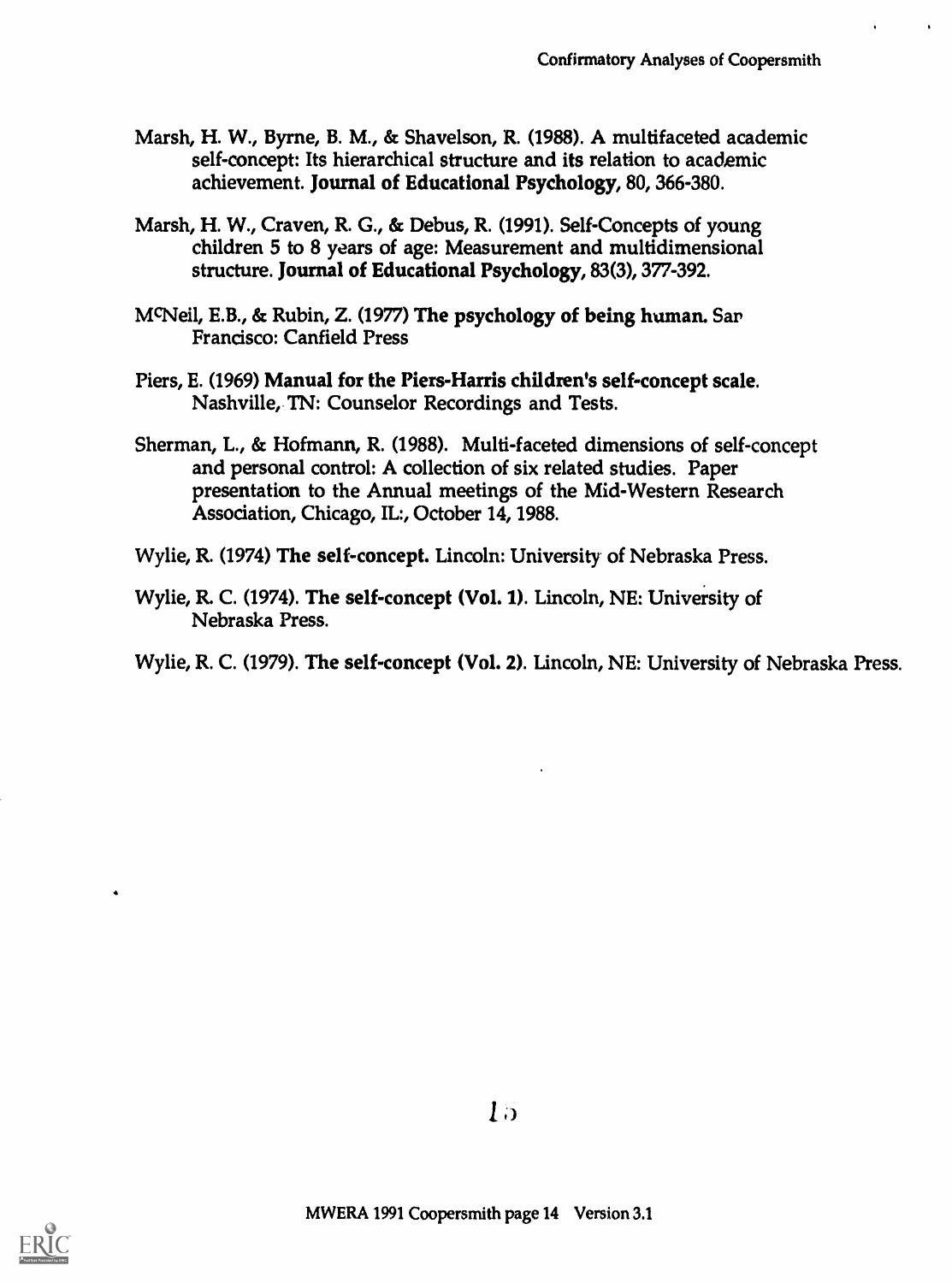Table 1. Summary of confirmatory factor structure before and after feathering iterations on the Coopersmith factor solution. Statements retained in the final confirmatory solution are preceeded by their factor loading as defined by the confirmatory solution.

| confirmatory           | statement       |                                                                           |
|------------------------|-----------------|---------------------------------------------------------------------------|
| loading                | number          | content                                                                   |
| Coopersmith I          |                 | <b>General Self</b>                                                       |
| .73                    | 56.             | I often get discouraged in school                                         |
| .59                    | 43.             | I often feel ashamed of myself                                            |
| .58                    | 12.             | I get easily upset at home                                                |
| .57                    | 3.              | I often wish that I were someone else                                     |
| .40                    | 30.             | I pretty tough to be me                                                   |
| .39                    | 1.              | I spend a lot of time daydreaming                                         |
| .33                    | 15.             | I someone has to tell me what to do                                       |
| .11                    | 25 <sub>2</sub> | I would rather play with children younger than me                         |
| $-.12$                 | 34.             | I never get scolded                                                       |
|                        |                 | Eliminated from Coopersmith I                                             |
|                        |                 | 4, 7, 10, 13, 18, 19, 24, 27, 31, 35, 38, 39, 47, 48, 51, 55, 57          |
|                        |                 |                                                                           |
| <b>Coopersmith II</b>  |                 | <b>Social Self-Peers</b>                                                  |
| .26                    | 40.             | There are many times when I would like to leave home                      |
| .24                    | 49.             | My teacher makes me feel I'm not good enough                              |
|                        |                 | <b>Eliminated from Coopersmith II</b>                                     |
|                        |                 | 5, 8, 14, 21, 28, 52                                                      |
|                        |                 |                                                                           |
| <b>Coopersmith III</b> |                 | <b>Home/Parents</b>                                                       |
| .70                    | 9.              | There are a lot of things about myself that I would change if I<br>could. |
| .52                    | 44.             | I'm not as nice looking as most people                                    |
| .52                    | 16.             | It takes me a long time to get used to anything new                       |
| $-.19$                 | 11.             | I'm a lot of fun to be with                                               |
|                        |                 | Eliminated from Coopersmith III                                           |
|                        |                 | 6, 20, 22, 29                                                             |
|                        |                 | School/Academic                                                           |
| Coopersmith IV<br>.68  | 42.             | I often feel upset in school                                              |
| .59                    | 54.             | I usually feel as if my parents are pushing me.                           |
| .42                    | 46.             | Kids pick on me very often                                                |
|                        | 33.             | No one pays much attention to me at home                                  |
| .38                    | 37.             | I don't like being boy/girl                                               |
| .29                    |                 | I can usually take care of myself                                         |
| $-.11$                 | 23.             | <b>Eliminated from Coopersmith IV</b>                                     |
|                        |                 |                                                                           |
|                        |                 | 2, 17                                                                     |
| Coopersmith V          |                 | Lie                                                                       |
|                        |                 |                                                                           |
|                        |                 |                                                                           |
|                        |                 | Eliminated from Coopersmith V<br>26, 32, 36, 41, 45, 50, 53               |

f;

 $\frac{1}{2}$ 

ERIC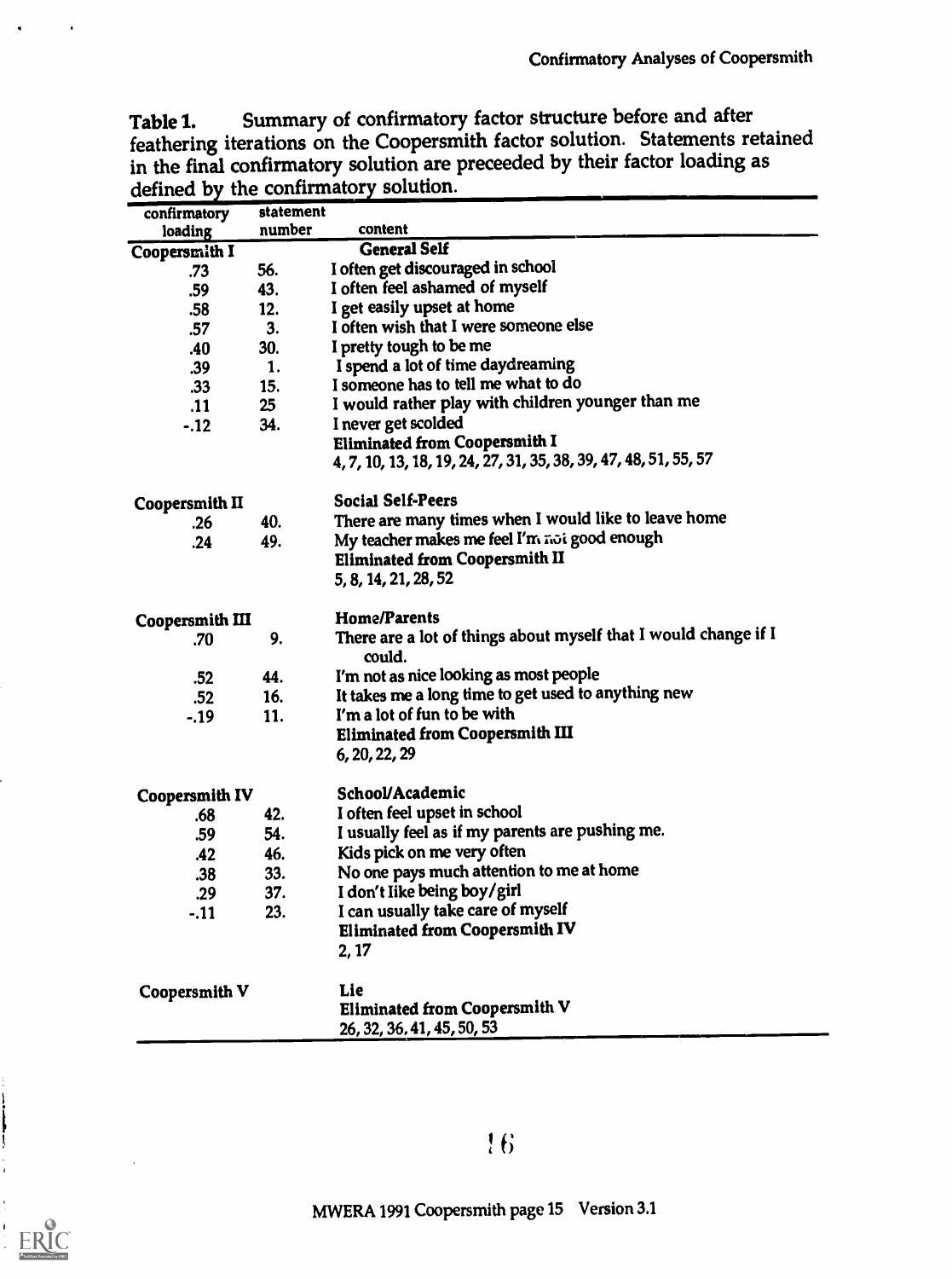Table 2. Summary of confirmatory factor model before and after feathering iterations on the exploratory factor solution. Statements retained in the final confirmatory solution are preceeded by their factor loading as defined by the confirmatory solution.

| confirmatory          | statement |                                                                       |
|-----------------------|-----------|-----------------------------------------------------------------------|
| loading               | number    | content                                                               |
| <b>Exploratory I</b>  |           | <b>Parental Dominance</b>                                             |
| .75                   | 54        | I usually feel as if my parents are pushing me.                       |
| .59                   | 26        | My parents expect too much from me                                    |
| .35                   | 15        | Someone always has to tell me what to do                              |
| .32                   | 37        | I really don't like being a boy/girl                                  |
|                       |           | <b>Eliminated from Exploratory i</b>                                  |
|                       |           | 17, 25, 39, 53                                                        |
| <b>Exploratory II</b> |           | <b>Parental Consideration</b>                                         |
| .90                   | 5         | My parents and I have a lot of fun together                           |
| .54                   | 19        | My parents usually consider my feelings                               |
| .24                   | 29        | I understand myself.                                                  |
| .09                   | 23        | I can usually take care of myself.                                    |
|                       |           | <b>Eliminated from Exploratory II</b>                                 |
|                       |           | 2, 4, 10, 11, 24, 28, 36, 47                                          |
| Exploratory III       |           |                                                                       |
|                       |           | Eliminated from Exploratory III                                       |
|                       |           | 7, 16, 22, 41                                                         |
| <b>Exploratory IV</b> |           | Perfection                                                            |
| .60                   | 13        | I always do the right thing                                           |
| .58                   | 27        | I like everyone I know                                                |
| .56                   | 55        | I always know what to say to people.                                  |
| .53                   | 48        | I will always tell the truth                                          |
| .41                   | 34        | I never get scolded                                                   |
|                       |           | <b>Eliminated from Exploratory IV</b>                                 |
|                       |           | 20,45                                                                 |
| <b>Exploratory V</b>  |           | <b>General School Self-concept</b>                                    |
| .71                   | 56        | I often get discouraged in school.                                    |
| .65                   | 9         | There are a lot of things about myself that I would change if I could |
|                       |           | Eliminated from Exploratory V                                         |
|                       |           | 14,35                                                                 |
| <b>Exploratory VI</b> |           | <b>Anxiety</b>                                                        |
| $-.61$                | 6         | It is not like me to worry about everything.                          |
| $-.55$                | 57        | Things usually don't bother me.                                       |
|                       |           | Eliminated from Exploratory VI                                        |
|                       |           | 18, 32, 46                                                            |

1 7

 $\ddot{\cdot}$ 

 $\mathbf{\mathbf{i}}$ 

 $\begin{array}{c} \begin{array}{c} \begin{array}{c} \end{array} \\ \begin{array}{c} \end{array} \end{array} \end{array}$ 

 $\bar{z}$ 

 $\hat{\boldsymbol{\beta}}$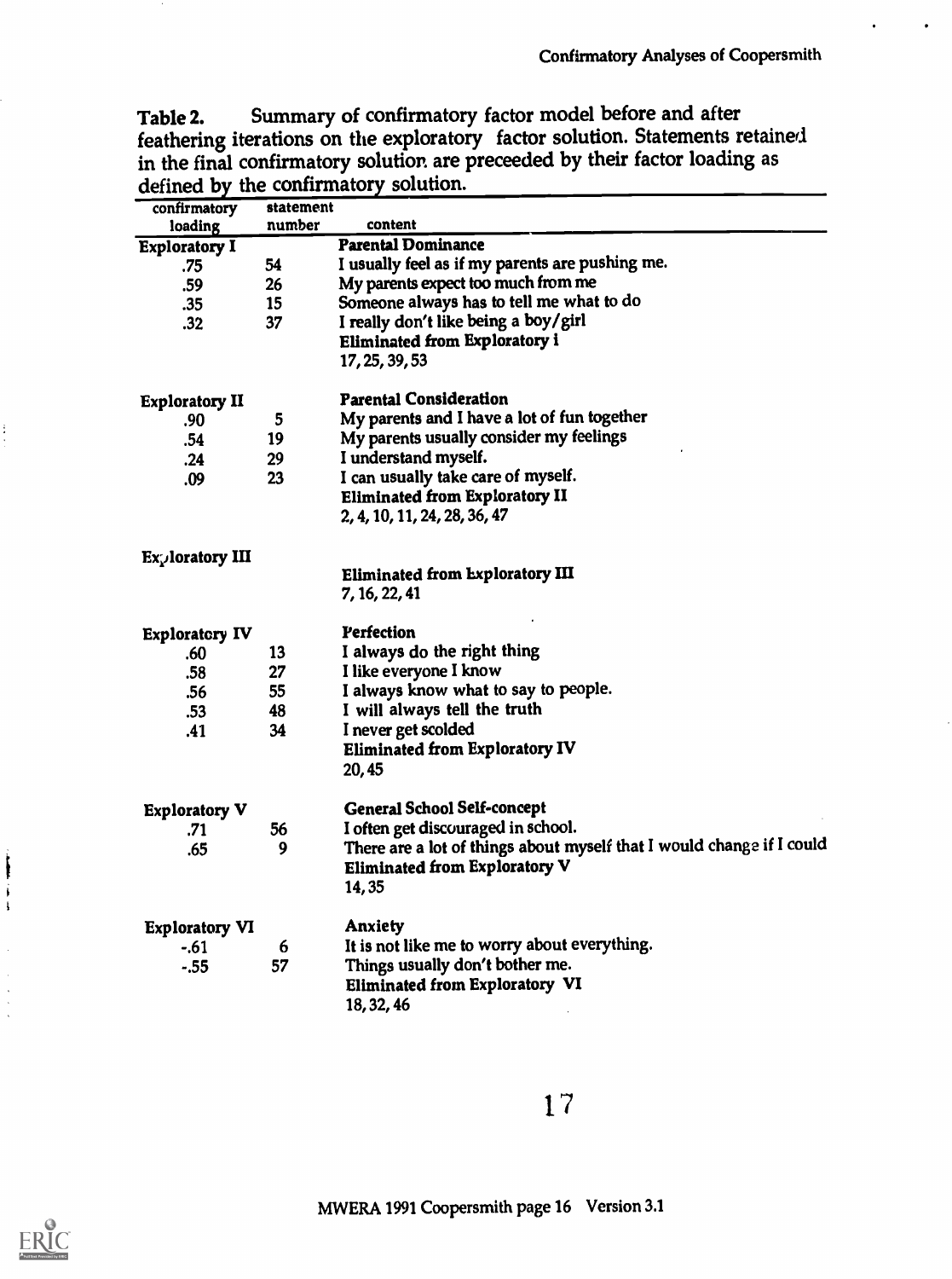| Table 2                | continued |                                        |  |
|------------------------|-----------|----------------------------------------|--|
| <b>Exploratory VII</b> |           | <b>General Self-concept</b>            |  |
| .65                    | 42        | I often feel upset in school.          |  |
| .63                    | 12        | I get upset easily at home.            |  |
| .58                    | 3         | I often wish I were someone else.      |  |
| .57                    | 31        | Things are all mixed up in my life.    |  |
| .41                    | 30        | It's pretty tough to be $\mathbf{r}$ . |  |
| .35                    |           | I spend a lot of time daydreaming.     |  |
|                        |           | <b>Eliminated from Exploratory VII</b> |  |
|                        |           | 40                                     |  |

| Table 3. | Fit indices for first and last iterations of Coopersmith and |
|----------|--------------------------------------------------------------|
|          | Exploratory hypothesized solutions.                          |

| Coopersmith |            | Exploratory |            |                                                         |
|-------------|------------|-------------|------------|---------------------------------------------------------|
| first       | last       | first       | last       |                                                         |
| 2957.31     | 213.60     | 1554.876    | 250.11     | $\chi^2$<br>fit                                         |
| 1585        | 183        | 1012        | 236        | degrees of freedom                                      |
| pc.001      | $p = .060$ | pc.001      | $p = .252$ | probability                                             |
| 1.87        | 1.17       | 1.54        | 1.06       | ratio of chi-square to degrees of freedom               |
| .35         | .69        | .41         | .70        | normed fit index                                        |
| .38         | .93        | .63         | .97        | unnormed fit index                                      |
| .08         | .05        | .07         | .05        | average absolute standardized residual off-<br>diagonal |
| .09         | .06        | .08         | .05        | average absolute standardized residual                  |

| Table 4 | Intercorrelations between factors based on subscale scores |
|---------|------------------------------------------------------------|
|         | derived from statements defining factors.                  |

 $\ddot{\ddot{\phantom{0}}}\,$ 

 $\frac{1}{2}$ 

ERIC

| <b>UCITACA ILAMI</b><br>־ס<br>$-$ |            |              |            |            |            |            |            |      |            |            |  |
|-----------------------------------|------------|--------------|------------|------------|------------|------------|------------|------|------------|------------|--|
|                                   | <b>EXP</b> | <b>EXP</b>   | <b>EXP</b> | <b>EXP</b> | <b>EXP</b> | <b>EXP</b> | <b>COP</b> | COP  | <b>COP</b> | <b>COP</b> |  |
|                                   |            | $\mathbf{2}$ | 4          | 5          | 6          | 7          |            | 2    | 3          | 4          |  |
| <b>EXP-1</b>                      | 1.00       |              |            |            |            |            |            |      |            |            |  |
| $EXP-2$                           | $-20$      | 1.00         |            |            |            |            |            |      |            |            |  |
| EXP-4                             | $-.03$     | .19          | 1.00       |            |            |            |            |      |            |            |  |
| <b>EXP-5</b>                      | .40        | $-.04$       | $-.22$     | 1.00       |            |            |            |      |            |            |  |
| EXP-6                             | .01        | .17          | .42        | $-22$      | 1.00       |            |            |      |            |            |  |
| EXP-7                             | .53        | $-22$        | $-13$      | .66        | $-.20$     | 1.00       |            |      |            |            |  |
|                                   |            |              |            |            |            |            |            |      |            |            |  |
| COP-1                             | .59        | $-.12$       | $-01$      | .72        | $-.13$     | .87        | 1.00       |      |            |            |  |
| COP-2                             | .42        | $-18$        | $-13$      | .49        | $-.05$     | .56        | .55        | 1.00 |            |            |  |
| COP-3                             | .27        | .03          | $-12$      | .75        | $-20$      | .53        | .58        | .25  | 1.00       |            |  |
| COP-4                             | .78        | $-14$        | $-.01$     | .52        | $-.12$     | .65        | .66        | .56  | .38        | 1.00       |  |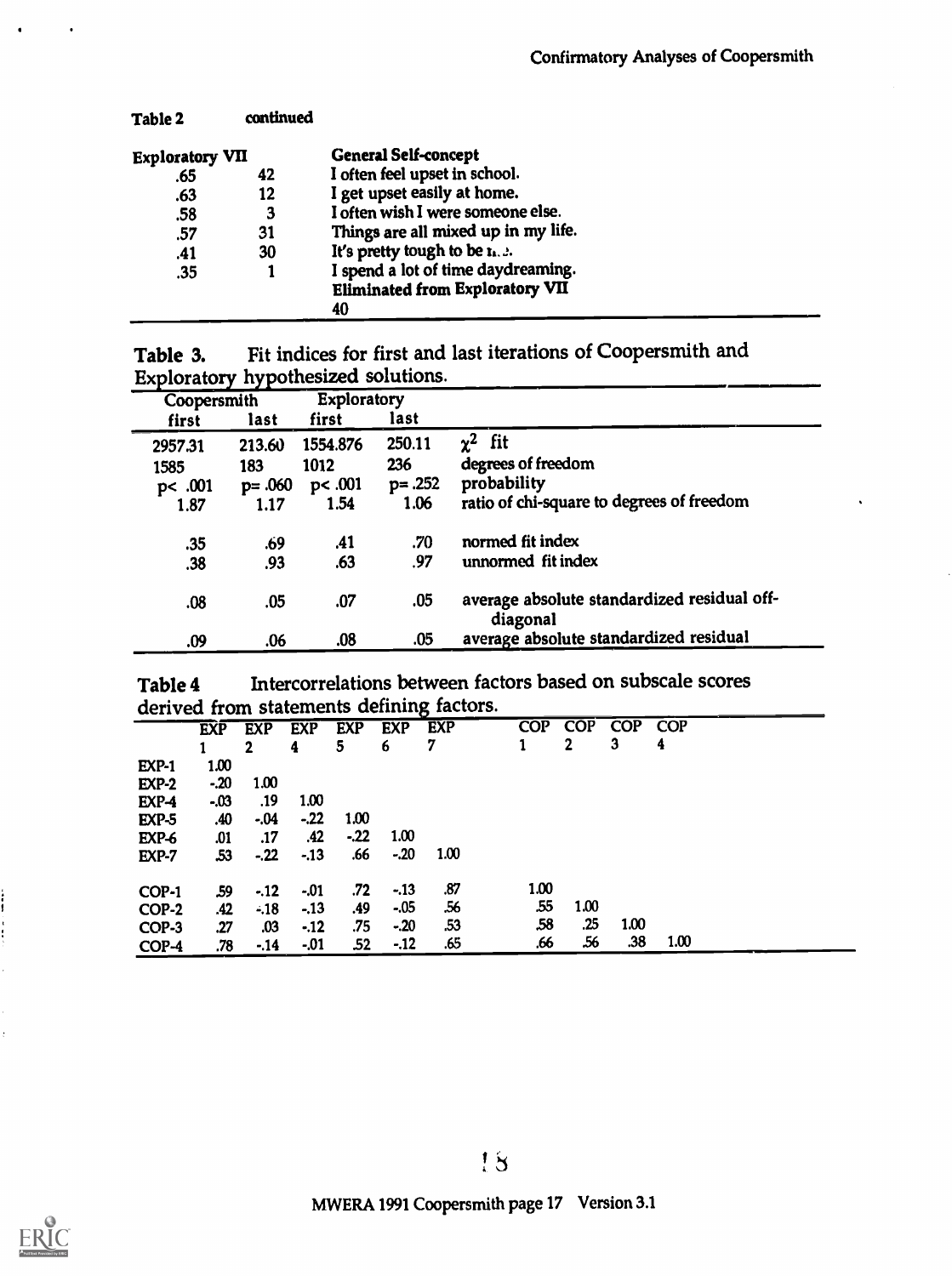| factor                         | mean                                                       | standard deviation range |                 |                    | coefficient alphanumber of                                     |
|--------------------------------|------------------------------------------------------------|--------------------------|-----------------|--------------------|----------------------------------------------------------------|
| statements                     |                                                            |                          |                 |                    |                                                                |
| <b>Exploratory 1</b>           | 4.73                                                       | 1.88                     | 8.33            | .57                | 4                                                              |
| <b>Exploratory 2</b>           | 2.15                                                       | 1.49                     | 6.50            | .49                | 4                                                              |
| <b>Exploratory 4</b>           | 5.05                                                       | 1.79                     | 9.00            | .59                | 6                                                              |
| <b>Exploratory 5</b>           | 4.05                                                       | 2.58                     | 9.00            | .64                | 2                                                              |
| <b>Exploratory 6</b>           | 5.61                                                       | 2.12                     | 9.00            | .46                | $\overline{\mathbf{2}}$                                        |
| <b>Exploratory 7</b>           | 4.73                                                       | 1.88                     | 8.00            | .71                | 7                                                              |
| Coopersmith 1                  | 5.32                                                       | 1.43                     | 6.00            | .61                | 9                                                              |
| Coopersmith 2                  | 5.27                                                       | 2.33                     | 9.00            | .12                | $\mathbf 2$                                                    |
| Coopersmith 3                  | 3.66                                                       | 1.61                     | 6.50            | .43                | 4                                                              |
| Coopersmith 4                  | 5.39                                                       | 1.46                     | 6.50            | .54                | $\ddot{\mathbf{6}}$                                            |
| Table 6<br>Generic             |                                                            |                          |                 |                    | Self-Concept Factors Across Different Studies And Instruments. |
| Factor                         | Coopersmith                                                | <b>Exploratory</b>       |                 | Piers-             | Marsh's (1985)                                                 |
| Labels                         | Exploratory                                                | Analysis                 |                 | Harris (1969)      | SDQ I, II, III                                                 |
|                                | (present study)                                            |                          | (present study) |                    |                                                                |
| <b>General Self-Concept</b>    | $\overline{I}$ , $\overline{II}$ , $\overline{III}$ , $IV$ | VII                      |                 | <b>Total Score</b> | VIII, Total Score                                              |
| Home/Parent                    | III                                                        | I, II                    |                 |                    | IV                                                             |
| relationshipd                  |                                                            |                          |                 |                    |                                                                |
| Happiness &<br>Satisfaction    |                                                            | $\mathbf{II}$            |                 |                    |                                                                |
| (Social-Peer<br>Relationships) | $\mathbf{I}$                                               |                          | V               |                    | III                                                            |
| Anxiety                        |                                                            | VI                       | IV              |                    |                                                                |
| General<br>Academic/School     | IV                                                         | V                        | $\mathbf{I}$    |                    | VII, X                                                         |
| Reading                        |                                                            |                          |                 |                    | V                                                              |
| Math                           |                                                            |                          |                 |                    | VI                                                             |
| Physical Ability               |                                                            |                          | I, IV           |                    | $\mathbf{I}$                                                   |
| Physical Appearance            |                                                            |                          | III             |                    | I                                                              |
| Lie Scale                      | $\mathbf V$                                                |                          |                 |                    |                                                                |
| Perfection                     |                                                            | IV                       |                 |                    |                                                                |

Table 5. Descriptive statistics for mean subscale scores derived from statements defining factors. (n=132)

Roman numerals in columns reflect the factor numbers indigeneous to eachstudy.

19



ţ.